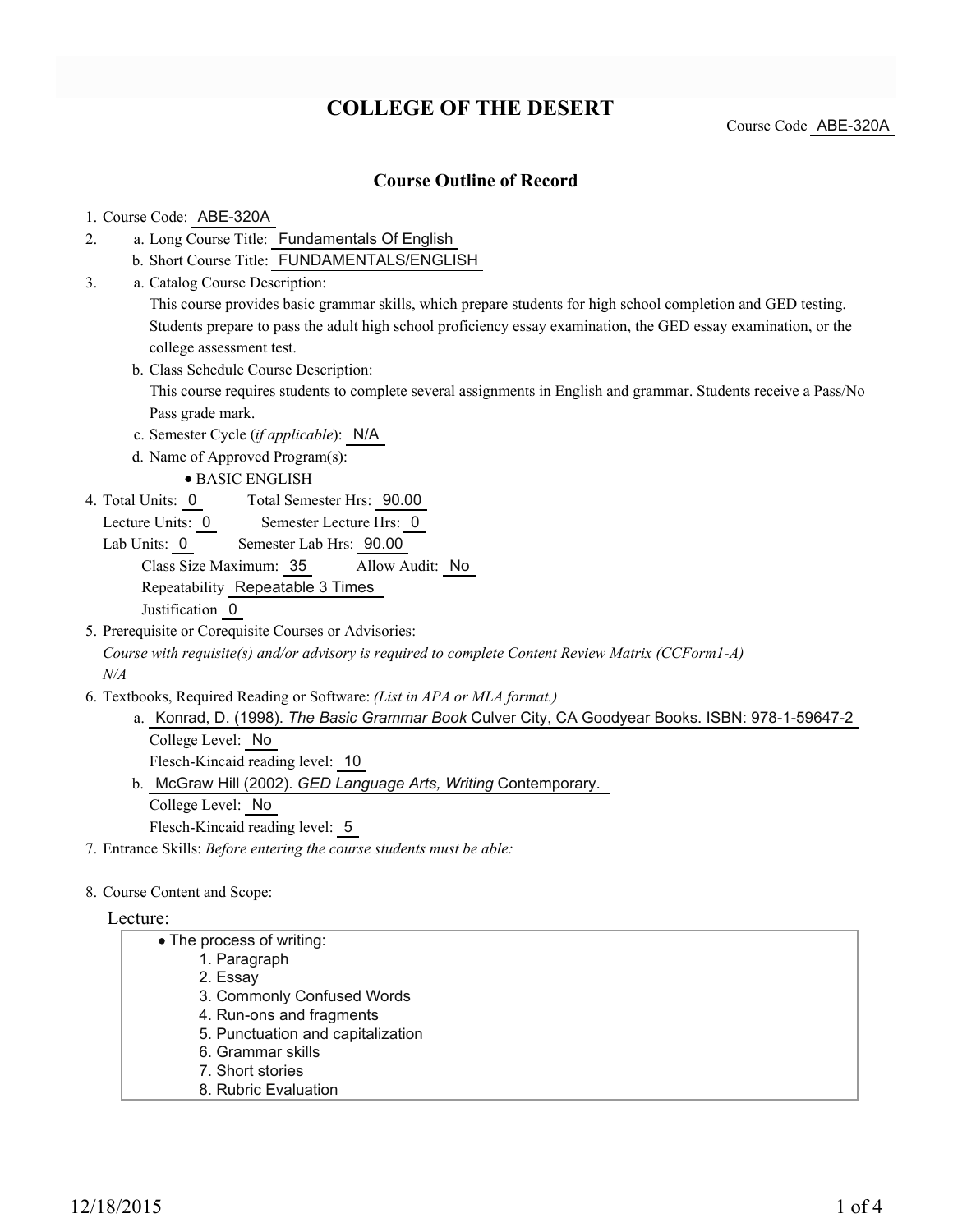## ABE 320A-Fundamentals Of English

|  |  | Lab: (if the "Lab Hours" is greater than zero this is required) |  |  |  |
|--|--|-----------------------------------------------------------------|--|--|--|
|  |  |                                                                 |  |  |  |

- 1. The process of writing:
	- 1. Paragraph
	- 2. Essay
	- 3. Commonly Confused Words
	- 4. Run-ons and fragments
	- 5. Punctuation and capitalization
	- 6. Grammar skills
	- 7. Short stories
	- 8. Rubric Evaluation
- 9. Course Student Learning Outcomes:
	- 1. The students will communicate effectively by writing a variety of grammatically correct sentences.
	- 2. Students will read, analyze, and summarize short stories.

3. Students will demonstrate an ability to use reference materials, such as dictionary and thesaurus, to expand vocabulary and develop language skills.

- 4. Students will produce various written formats by using word processing.
- 10. Course Objectives: Upon completion of this course, students will be able to:
	- a. Write academic paragraphs
	- b. Write academic essays
- Methods of Instruction: *(Integration: Elements should validate parallel course outline elements)* 11.
	- a. Individualized Study
	- b. Lecture

Other Methods:

a. Lecture b. Small group instruction c. Independent study

- 12. Assignments: (List samples of specific activities/assignments students are expected to complete both in and outside of class.) In Class Hours: 90.00
	- Outside Class Hours: 0
		- a. In-class Assignments

-Grammar pretest, Grammar Book exercises, Grammar Final

- b. Out-of-class Assignments
	- 1. Write paragraphs
	- 2. Complete Commonly Confused Words Handouts
	- 3. Analyze a rubric
	- 4. Write 3 essays
	- 5. Read and analyze short stories
- 13. Methods of Evaluating Student Progress: The student will demonstrate proficiency by:
	- Self-paced testing
- 14. Methods of Evaluating: Additional Assesment Information:

a. Essay b. Grammar multiple choice tests c. Pass a test on basic grammar with a minimum of 74% accuracy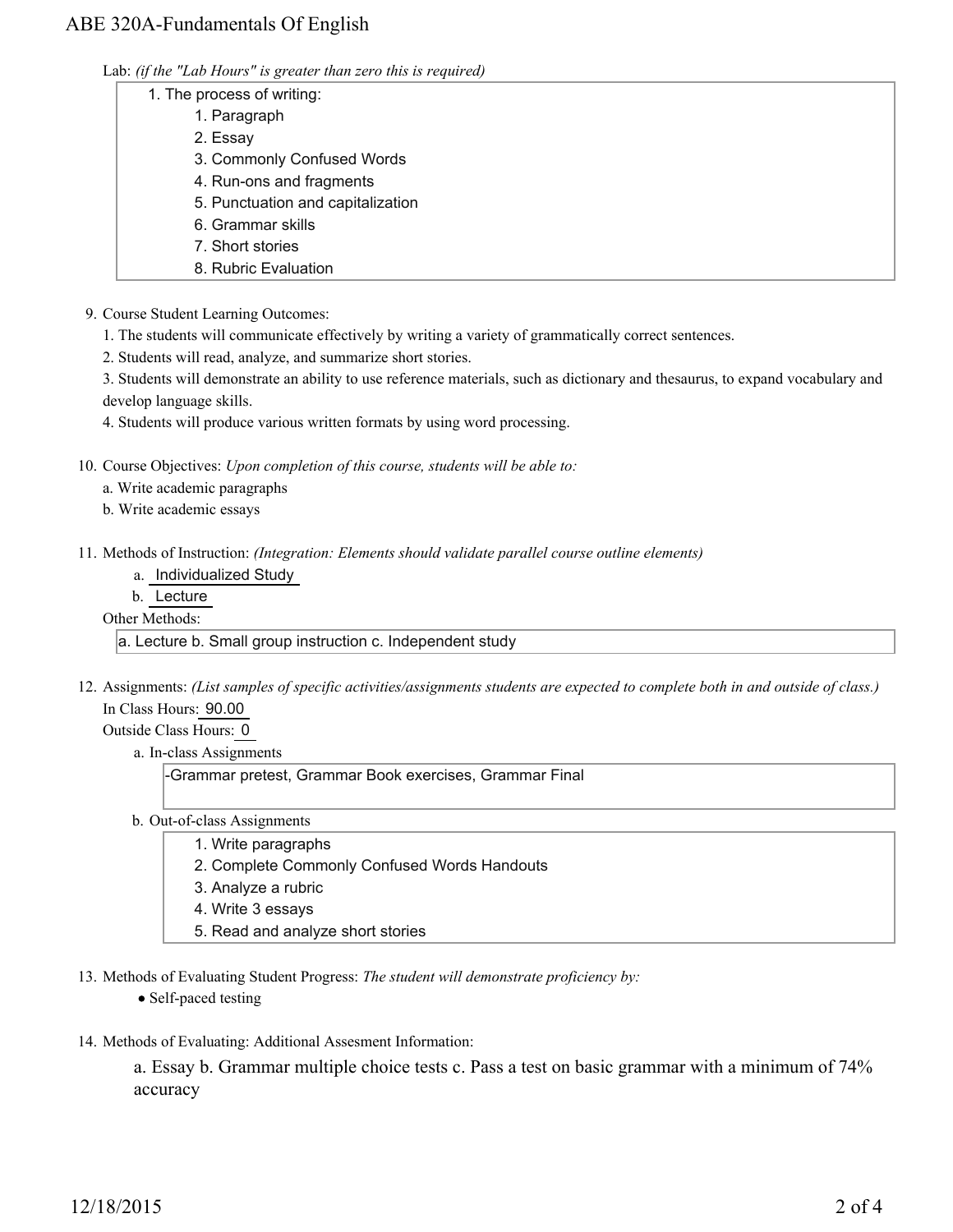# ABE 320A-Fundamentals Of English

| 15. Need/Purpose/Rationale -- All courses must meet one or more CCC missions.                    |                                                                                                                    |                                                                                |                      |                     |  |  |  |  |  |  |  |
|--------------------------------------------------------------------------------------------------|--------------------------------------------------------------------------------------------------------------------|--------------------------------------------------------------------------------|----------------------|---------------------|--|--|--|--|--|--|--|
| PO-BS Independent Study Skills                                                                   |                                                                                                                    |                                                                                |                      |                     |  |  |  |  |  |  |  |
| Recognize that the responsibility for learning and growth is their own.                          |                                                                                                                    |                                                                                |                      |                     |  |  |  |  |  |  |  |
| IO - Personal and Professional Development                                                       |                                                                                                                    |                                                                                |                      |                     |  |  |  |  |  |  |  |
| Self-evaluate knowledge, skills, and abilities.                                                  |                                                                                                                    |                                                                                |                      |                     |  |  |  |  |  |  |  |
| 16. Comparable Transfer Course                                                                   |                                                                                                                    |                                                                                |                      |                     |  |  |  |  |  |  |  |
|                                                                                                  |                                                                                                                    | <b>Course Number</b>                                                           | <b>Course Title</b>  |                     |  |  |  |  |  |  |  |
| <b>University System</b>                                                                         | Campus                                                                                                             |                                                                                |                      | <b>Catalog Year</b> |  |  |  |  |  |  |  |
| 17. Special Materials and/or Equipment Required of Students:                                     |                                                                                                                    |                                                                                |                      |                     |  |  |  |  |  |  |  |
|                                                                                                  |                                                                                                                    |                                                                                |                      |                     |  |  |  |  |  |  |  |
| 18. Materials Fees:                                                                              | Required Material?                                                                                                 |                                                                                |                      |                     |  |  |  |  |  |  |  |
| <b>Material or Item</b>                                                                          |                                                                                                                    |                                                                                | <b>Cost Per Unit</b> | <b>Total Cost</b>   |  |  |  |  |  |  |  |
|                                                                                                  |                                                                                                                    |                                                                                |                      |                     |  |  |  |  |  |  |  |
|                                                                                                  | 19. Provide Reasons for the Substantial Modifications or New Course:                                               |                                                                                |                      |                     |  |  |  |  |  |  |  |
| Course periodic review                                                                           |                                                                                                                    |                                                                                |                      |                     |  |  |  |  |  |  |  |
| a. Cross-Listed Course (Enter Course Code): N/A<br>20.                                           |                                                                                                                    |                                                                                |                      |                     |  |  |  |  |  |  |  |
| b. Replacement Course (Enter original Course Code): N/A                                          |                                                                                                                    |                                                                                |                      |                     |  |  |  |  |  |  |  |
|                                                                                                  |                                                                                                                    |                                                                                |                      |                     |  |  |  |  |  |  |  |
|                                                                                                  | 21. Grading Method (choose one): Pass/No Pass Only                                                                 |                                                                                |                      |                     |  |  |  |  |  |  |  |
|                                                                                                  |                                                                                                                    |                                                                                |                      |                     |  |  |  |  |  |  |  |
| 22. MIS Course Data Elements                                                                     |                                                                                                                    |                                                                                |                      |                     |  |  |  |  |  |  |  |
| a. Course Control Number [CB00]: CCC000042607                                                    |                                                                                                                    |                                                                                |                      |                     |  |  |  |  |  |  |  |
| b. T.O.P. Code [CB03]: 493062.00 - Secondary Education (Grad                                     |                                                                                                                    |                                                                                |                      |                     |  |  |  |  |  |  |  |
| c. Credit Status [CB04]: N - Noncredit<br>d. Course Transfer Status [CB05]: C = Non-Transferable |                                                                                                                    |                                                                                |                      |                     |  |  |  |  |  |  |  |
|                                                                                                  |                                                                                                                    | e. Basic Skills Status [CB08]: $1B =$ Course is a basic skills course          |                      |                     |  |  |  |  |  |  |  |
| f. Vocational Status [CB09]: Not Occupational                                                    |                                                                                                                    |                                                                                |                      |                     |  |  |  |  |  |  |  |
|                                                                                                  |                                                                                                                    | g. Course Classification [CB11]: K - Other Noncredit Enhanced Funding          |                      |                     |  |  |  |  |  |  |  |
| h. Special Class Status [CB13]: N - Not Special                                                  |                                                                                                                    |                                                                                |                      |                     |  |  |  |  |  |  |  |
| i. Course CAN Code [CB14]: N/A                                                                   |                                                                                                                    |                                                                                |                      |                     |  |  |  |  |  |  |  |
|                                                                                                  |                                                                                                                    | j. Course Prior to College Level [CB21]: $Y = Not$ Applicable                  |                      |                     |  |  |  |  |  |  |  |
|                                                                                                  |                                                                                                                    | k. Course Noncredit Category [CB22]: C - Elementary and Secondary Basic Skills |                      |                     |  |  |  |  |  |  |  |
| 1. Funding Agency Category [CB23]: Y = Not Applicable                                            |                                                                                                                    |                                                                                |                      |                     |  |  |  |  |  |  |  |
| m. Program Status [CB24]: 1 = Program Applicable                                                 |                                                                                                                    |                                                                                |                      |                     |  |  |  |  |  |  |  |
|                                                                                                  | Name of Approved Program (if program-applicable): BASIC ENGLISH                                                    |                                                                                |                      |                     |  |  |  |  |  |  |  |
|                                                                                                  | Attach listings of Degree and/or Certificate Programs showing this course as a required or a restricted elective.) |                                                                                |                      |                     |  |  |  |  |  |  |  |
|                                                                                                  |                                                                                                                    |                                                                                |                      |                     |  |  |  |  |  |  |  |
| 23. Enrollment - Estimate Enrollment                                                             |                                                                                                                    |                                                                                |                      |                     |  |  |  |  |  |  |  |
| First Year: 0<br>Third Year: 0                                                                   |                                                                                                                    |                                                                                |                      |                     |  |  |  |  |  |  |  |
|                                                                                                  |                                                                                                                    |                                                                                |                      |                     |  |  |  |  |  |  |  |
| 24. Resources - Faculty - Discipline and Other Qualifications:                                   |                                                                                                                    |                                                                                |                      |                     |  |  |  |  |  |  |  |
| a. Sufficient Faculty Resources: Yes                                                             |                                                                                                                    |                                                                                |                      |                     |  |  |  |  |  |  |  |
| b. If No, list number of FTE needed to offer this course: N/A                                    |                                                                                                                    |                                                                                |                      |                     |  |  |  |  |  |  |  |
| 25. Additional Equipment and/or Supplies Needed and Source of Funding.                           |                                                                                                                    |                                                                                |                      |                     |  |  |  |  |  |  |  |
| N/A                                                                                              |                                                                                                                    |                                                                                |                      |                     |  |  |  |  |  |  |  |
| 26. Additional Construction or Modification of Existing Classroom Space Needed. (Explain:)       |                                                                                                                    |                                                                                |                      |                     |  |  |  |  |  |  |  |